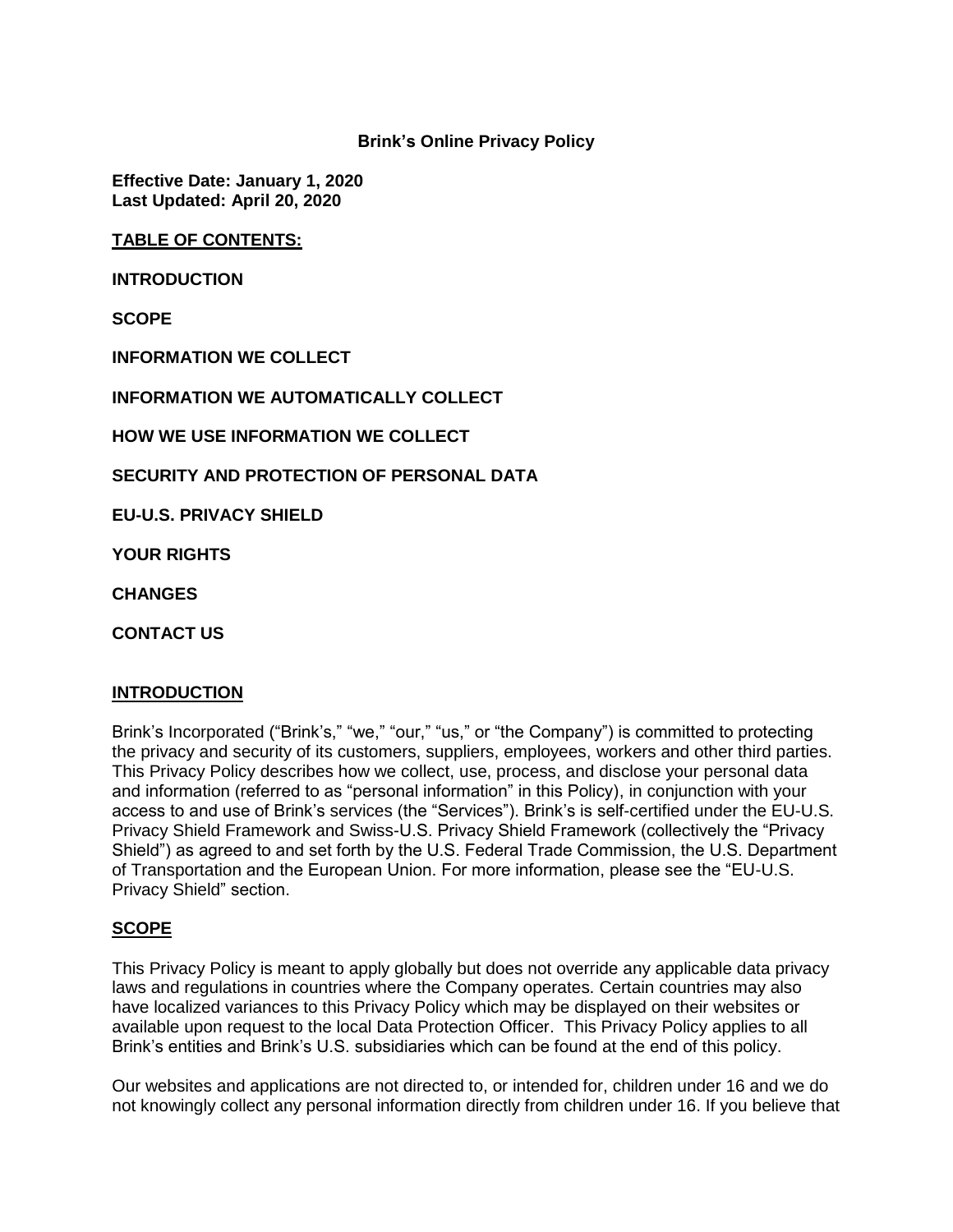we are processing the personal information pertaining to a child inappropriately, we ask you to contact us using the information provided under the "Contact Us" section.

### **INFORMATION WE COLLECT**

Brink's collects personal information that you voluntarily provide to us through your interaction with our Services. We may also ask for and collect personal information about you when you use Brink's Services, which may be necessary for the performance of the contract between you and us and/or allow us to comply with our legal obligations. Without it, we may not be able to provide you with the requested services. The categories of personal information we may collect include:

- **Contact information** (such as name, email address, mailing address, and phone number) (collected for applicants, employees, and customers)
- **Personal identifiers** (such as Social Security Number (SSN), date of birth, employee identification number, customer information file number (CIF), Taxpayer Identification Number (TIN), other DBA number(s), other government issued identification(s), account name, online identifier, and signature) (captured for applicants, employees, and customers)
- **Financial information** (such as bank, credit or debit card number, account type, routing number, bank institution name, account balances, credit history, investment activity, income or source of funds, and payment/transaction history) (captured for employees and customers)
- **Commercial information** (such as primary business address, secondary business address, ownership information, products or services purchased, obtained, or considered, or other purchasing or consuming histories or tendencies) (captured for customers)
- **Professional or employment-related information** (such as occupation, title, performance evaluations, and prior employment history) (captured for applicants)
- **Demographic information** (such as age, gender, race, color, origin, citizenship, and ethnicity) (captured for applicants and employees)
- **Personal characteristics** (such as veteran status, disability status, marital status, and familial information) (captured for applicants and employees)
- **Medical information** (medical condition, health-related information, or health insurance information) (captured for applicants and employees)
- **Biometric information** (such as fingerprints, faceprints, retina scans, keystroke, gait, voiceprints, sleep, health or exercise data) (captured for employees)
- **Sensory information** (such as olfactory, audio, electronic, visual, or similar information) (captured for applicants)
- **Geo-location information** (such as IP address, city/state, zip code, physical location or movements) (captured for employees and customers)
- **Internet or other Electronic Network Activity information** (such as browsing history, search history, information on a consumer's interaction with a website, application or advertisement) (captured for employees and customers)

In addition to the above categories, you may choose to provide us with additional pieces of information when you fill in a form, update or add information to your account, apply for a job, or interact with us in other ways.

### **HOW WE COLLECT PERSONAL INFORMATION**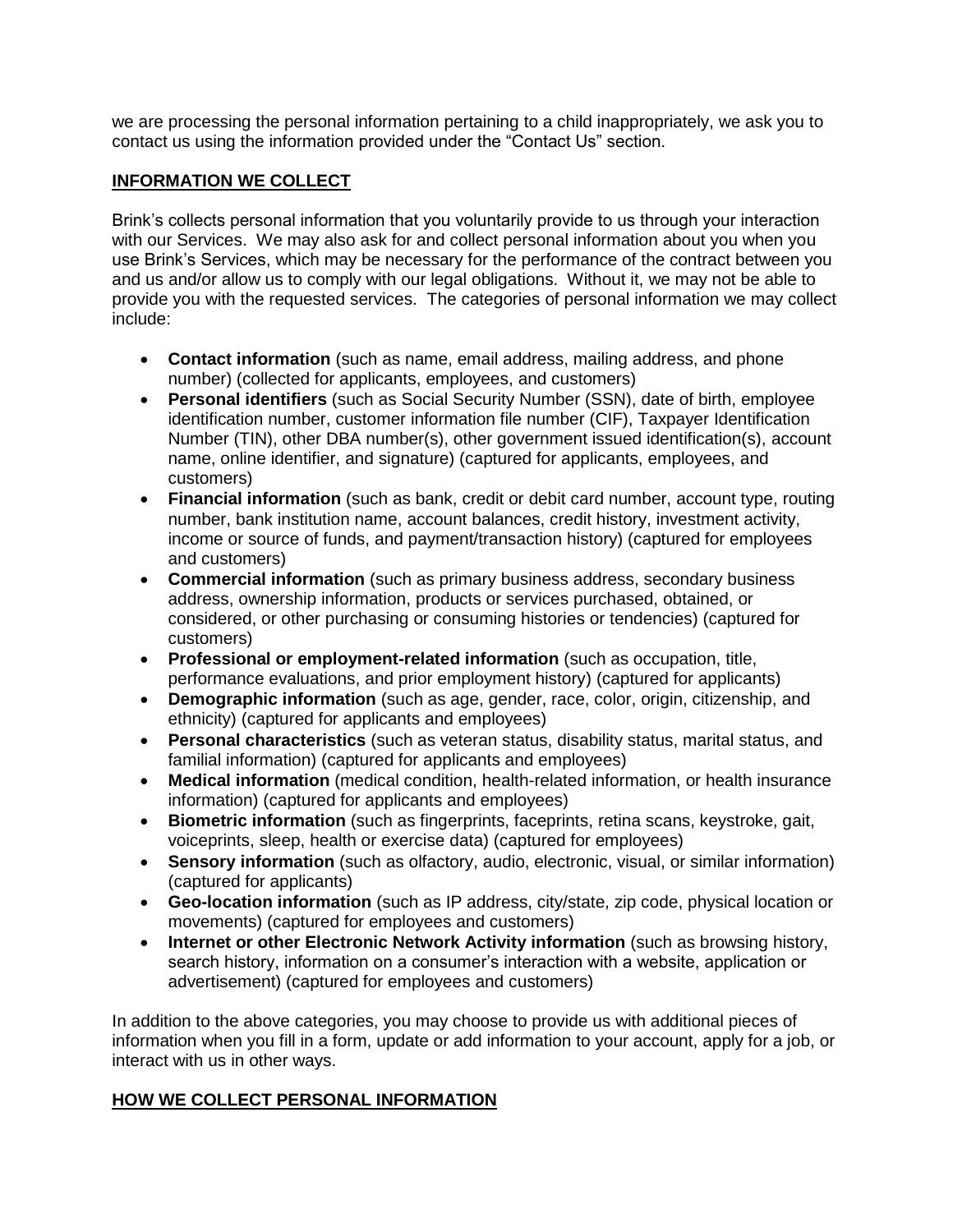Brink's collects information from a variety of sources. The following are the categories of sources from which we may collect your personal information:

- Directly from you and other consumers through your interactions with us, such as when you use our Services, purchase our products, provide product invitations or referrals
- Through our websites, when you send us an email or complete a form requesting personal information
- From government agencies or public records
- Through automated technologies and online browser tools, including the use of cookies
- From third party service providers or business partners

If you choose to submit any personal information relating to other people, you represent that you have the authority to do so and permit us to use the information in accordance with this Policy.

Our website or Services may link to other websites or third party services. We do not control, supervise or respond for how third parties providing or collecting your information process your personal information. Any information request regarding the collection and use of your personal information by third parties should be directed to such third parties.

### **COOKIES AND WEBSITE USAGE**

When you use Brink's Services, we automatically collect personal information about the Services you use and how you use them. This information may include:

- Geolocation information
- Usage information
- Log data and device information
- Cookies and similar technologies
- Pixels and SDKs
- Do Not Track signals
- Payment transaction information

Brink's may also use cookies to improve your experience on our website. Technologies such as cookies, beacons, tags and scripts are used by Brink's and our marketing partners and analytics or service providers. These technologies are used in analyzing trends, administering the site, tracking users' movements around the site anonymously and to gather demographic information about our user base as a whole. We may receive reports based on the use of these technologies by these companies on an aggregated basis. If you reject cookies, you may still use our site, but your ability to use some features or areas of our site may be limited. More information about the use of cookies on websites can be found at allaboutcookies.org

While you may disable the usage of cookies through your browser settings, Brink's currently does not respond to a "Do Not Track" signal in the HTTP header from your browser or mobile application due to lack of standardization regarding how that signal should be interpreted.

### **HOW WE USE INFORMATION WE COLLECT**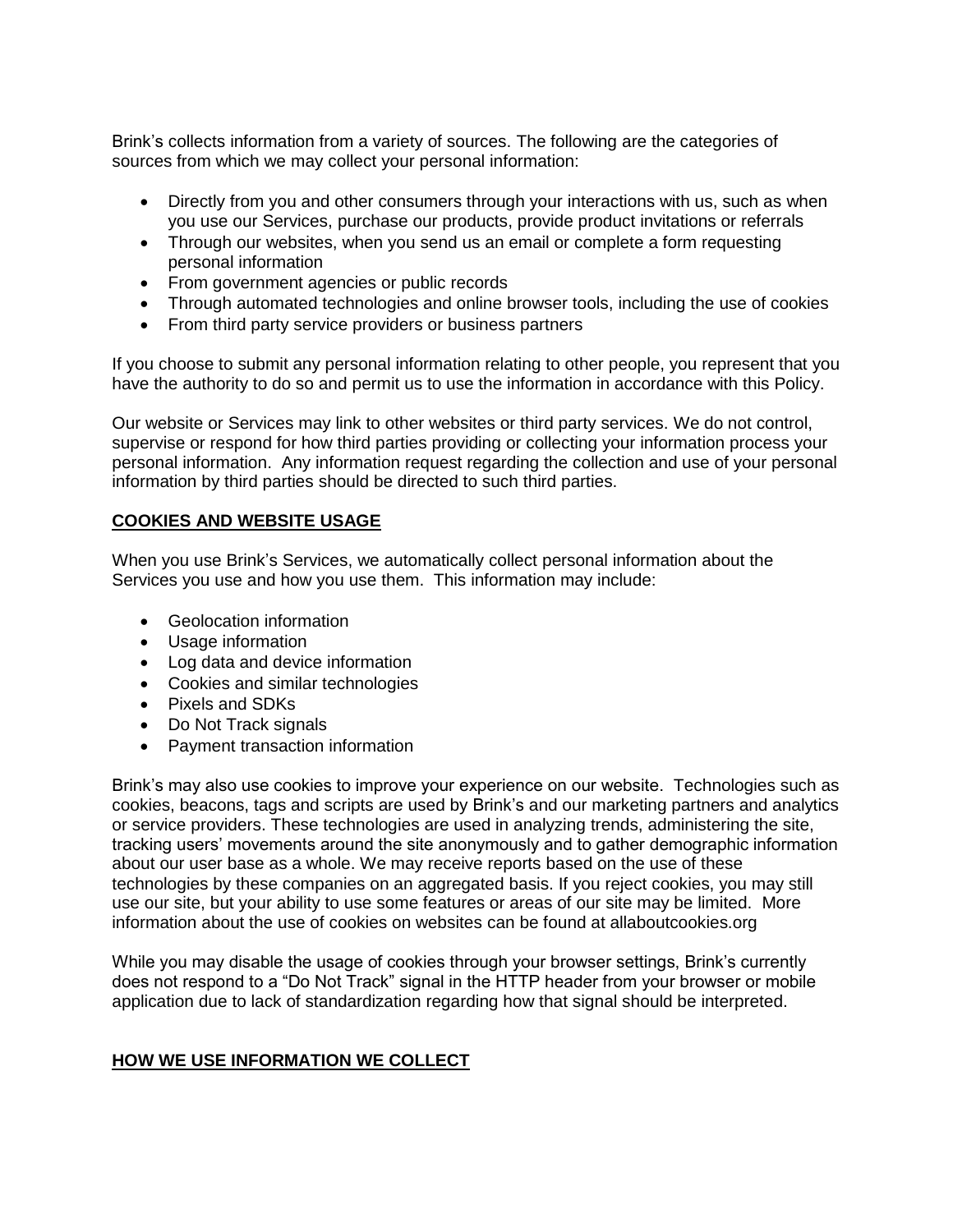We may use or disclose the personal information we collect for one or more of the following purposes:

- **Perform our Services and respond to requests.** We may use personal information to fulfill requests, process payments, and perform Services requested by you.
- **Protection and security.** We may use personal information to protect the security and integrity of Brink's Services, our users, and others.
- **Administrative communications.** We may use personal information to send you important information regarding our Services, such as changes to our terms, conditions, and policies and/or other administrative information.
- **Marketing communications.** We may use personal information to show you promotions or content based on your interests. You may opt out from receiving marketing communications, as described in the "Your Rights" section.
- **Research and surveys.** We may use personal information from you, our service providers, publicly available sources and other third parties to conduct research or invite you to participate in surveys about our products and services.
- **Internal business purposes.** We may use personal information collected from the categories mentioned for our internal business purposes, such as data analysis, audits, developing new offerings, and monitoring or improving the use and satisfaction of our services.
- **Testimonials and reviews.** We may display personal testimonials of satisfied customers on our site in addition to other endorsements. By submitting such information, you grant Brink's the right to post and publish such information at our sole discretion. With your consent we may post your testimonial along with your name.
- **Legal and regulatory.** We may use personal information to comply with our legal or regulatory obligations, defend legal claims or cooperate with law enforcement.

# **SHARING PERSONAL INFORMATION**

We may share your personal information with the following entities:

- **Affiliated entities.** We may share your personal information with our parent or subsidiaries and corporate affiliates.
- **Third party service providers**. We may share personal information with third party service providers who provide us with services, such as data analysis, online advertising, payment processing, order fulfillment, security and IT services, customer service, conducing audits, and other similar services. We grant our service providers access to personal information only to the extent needed for them to perform their functions, and require them to protect the confidentiality and security of such personal information.
- **Commercial partners.** We may share personal information with unaffiliated third parties who partner with us to deliver our services or on our commercial activities. Depending on the choices you have made and the nature of the joint activity, these third parties may contact you regarding products or services of interest. However, we do not sell personal information to unaffiliated third parties for their own marketing purposes.
- **Business transfers or assignments.** In the event of any reorganization, merger, sale, joint venture, assignment, transfer or other disposition of all or any portion of our business, assets or stock (including without limitation in connection with any bankruptcy or similar proceedings), we may transfer any information that we collect from site users or offline to a third party.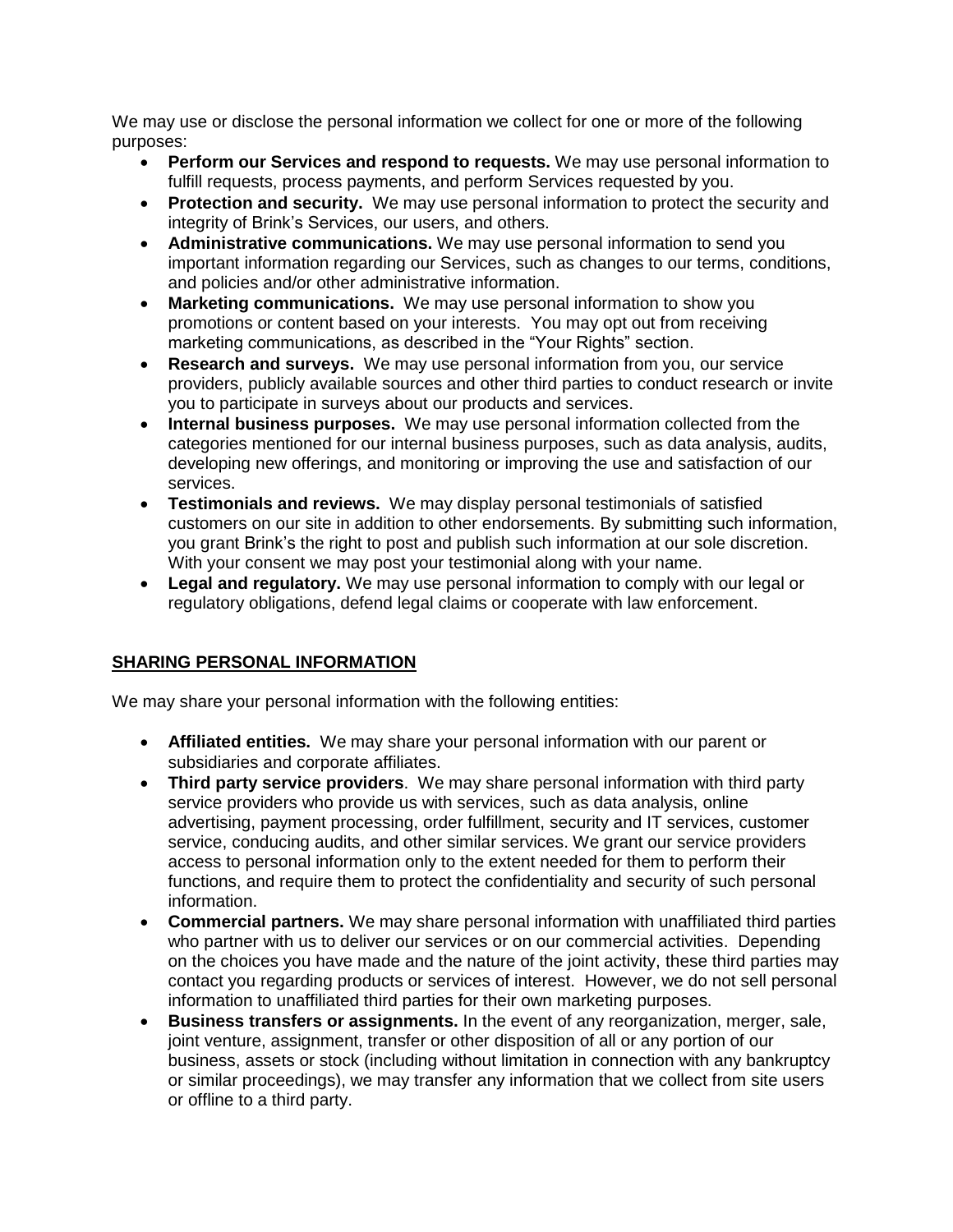- **Law enforcement; emergencies; compliance.** We may disclose personal information about you to others as we believe to be appropriate: (i) under applicable law including laws outside your country of residence; (ii) to comply with legal process; (iii) to respond to requests from public and government authorities including public and government authorities outside your country of residence; (iv) to enforce our terms and conditions; (v) to protect our operations and property interest; (vi) to protect the rights, privacy, safety or property of Brink's, our employees, users of our service, or others; and (vii) to permit us to pursue available remedies or limit the damages that we may sustain.
- **At your direction.** We may use and disclose your personal information as you otherwise consent.

Brink's does not sell any personal information for money. However, we may share your personal information with third parties and service providers for the purposes described in this Policy.

Brink's does not offer financial incentives for the use or sharing of personal information.

### **SECURITY AND PROTECTION OF PERSONAL INFORMATION**

Brink's uses administrative, technical, and physical security measures to help protect your information against unauthorized access, loss, destruction, or alteration. If you know or have reason to believe that your personal information has been lost, stolen, misappropriated, or otherwise compromised or in case of any actual or suspected unauthorized use of your Brink's Account, please contact us following the instructions in the "Contact Us" section.

#### **INTERNATIONAL TRANSFERS OF PERSONAL INFORMATION**

Due to the nature of our global business and the technologies required, your personal information may be accessed by our employees, suppliers and other third parties from locations around the world whose data protection laws may be different than those in the European Union or the United States. We will implement appropriate protection to ensure your personal information remains adequately protected and aligned with this Privacy Policy and applicable data protection laws.

Brink's will only transfer EU data subject personal data outside the EEA if one of the following conditions applies:

- 1. The European Commission has issued a decision confirming that the country or territory to which EU personal data is transferred ensures an adequate level of protection for the data subjects' rights and freedoms on the basis of Article 45 of the EU General Data Protection Regulation (GDPR)
- 2. Appropriate safeguards or an approved code of conduct or certification mechanism is in place, such as Binding Corporate Rules (BCRs), which are standard contractual clauses approved by the European Commission
- 3. The data subject has provided explicit consent to the proposed transfer after being informed of any potential risks
- 4. The transfer is necessary for one of the other reasons set out in the GDPR, including the performance of a contract between us and the data subject, reasons of public interest, to establish, exercise or defend legal claims or to protect the vital interests of the data subject where the data subject is physically or legally incapable of giving consent and, in some limited cases, for our legitimate interest.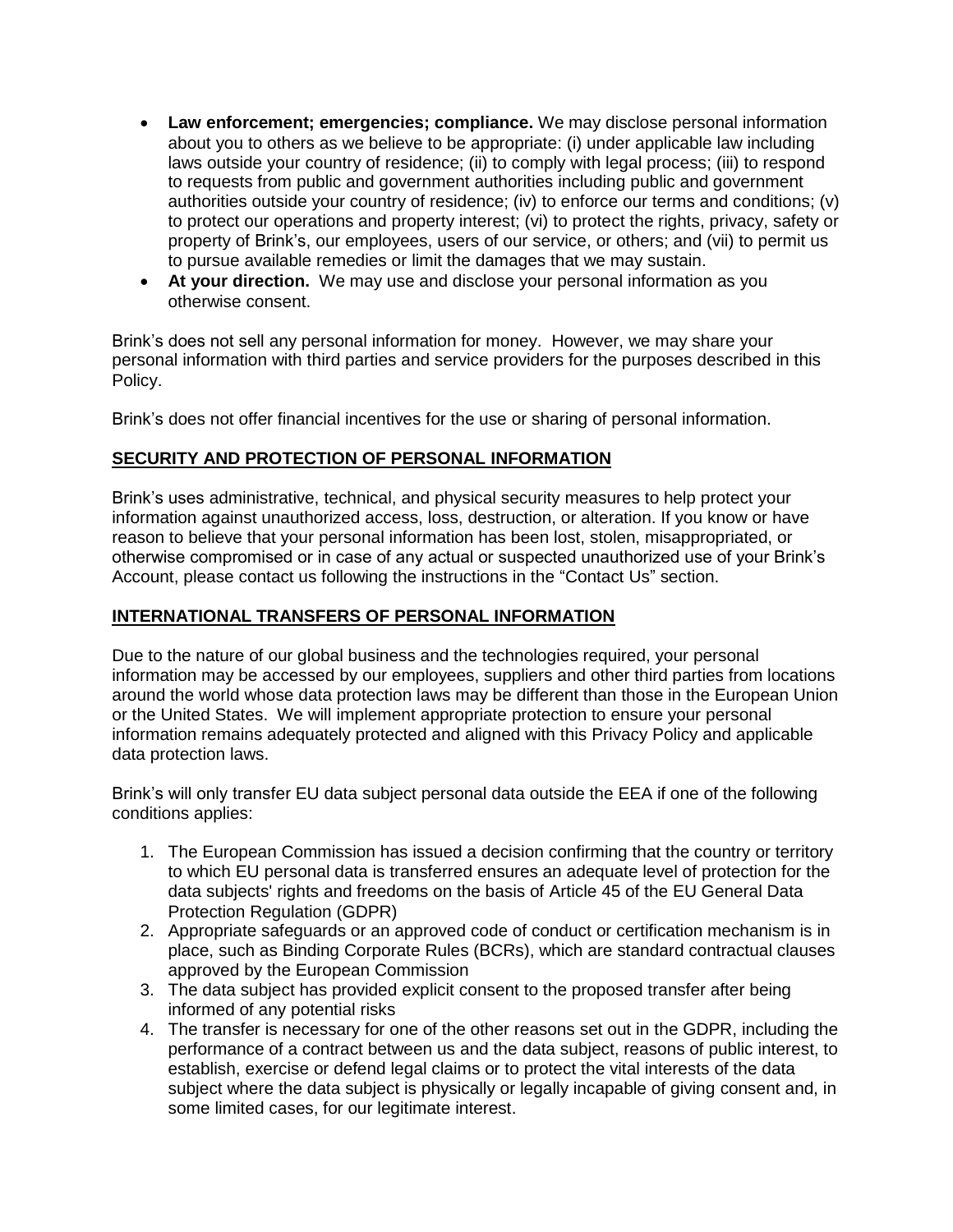# **EU-U.S. PRIVACY SHIELD**

Brink's is committed to the Privacy Shield Principles for all personal data received from the EU, United Kingdom, and/or Switzerland in reliance on the Privacy Shield. Brink's is subject to the investigatory and enforcement powers of the FTC, the Department of Transportation or any other U.S. authorized statutory body. Brink's has the responsibility for the processing of personal information we receive under the Privacy Shield and subsequent transfers to a third party acting as an agent on our behalf. We remain liable under the Privacy Shield Principles if the agent processes such personal information in a manner inconsistent with the Privacy Shield Principles. Individuals have the ability to invoke binding arbitration under certain conditions.

Under EU-U.S. and Swiss-U.S. Privacy Shields, the ICDR is the independent dispute resolution body designated to address complaints and provide appropriate recourse free of charge to Brink's users. ICDR can be contacted through their website: [http://go.adr.org/privacyshield.html.](http://go.adr.org/privacyshield.html)

To learn more about the Privacy Shield and to obtain a copy of the Privacy Shield Principles, please visit this page: [https://www.privacyshield.gov/PS-Application.](https://www.privacyshield.gov/PS-Application) To view the Privacy Shield List, please visit this page [https://www.privacyshield.gov/list.](https://www.privacyshield.gov/list)

# **YOUR RIGHTS**

You may exercise the applicable rights described in this section by contacting us. Please note that we will ask you to verify your identity and request before taking further action. We will fulfill all verified requests we receive unless an exemption applies.

In some jurisdictions and/or under some laws or regulations, you may have the right to:

- Withdraw consent to processing at any time
- Receive certain information about our processing activities
- Request access to your personal information
- Opt-out or prevent use of your personal information for direct marketing purposes or the sale of your personal information
- Ask to erase or delete personal data if it is no longer necessary in relation to the purposes for which it was collected or processed or to rectify inaccurate data or complete incomplete data
- Restrict processing in specific circumstances
- Challenge processing which has been justified on the basis of legitimate interests or in the public interest
- Request a copy of an agreement under which personal information is transferred outside of the European Economic Area
- Object to decisions based solely on automated processing, including profiling (ADM)
- Prevent processing that is likely to cause damage or distress to the data subject or anyone else
- Be notified of a personal data breach which is likely to result in high risk to their rights and freedoms
- Make a complaint to the appropriate data protection authorities
- In limited circumstances, receive or ask for your personal information to be transferred to a third party in a structured, commonly used and machine readable format